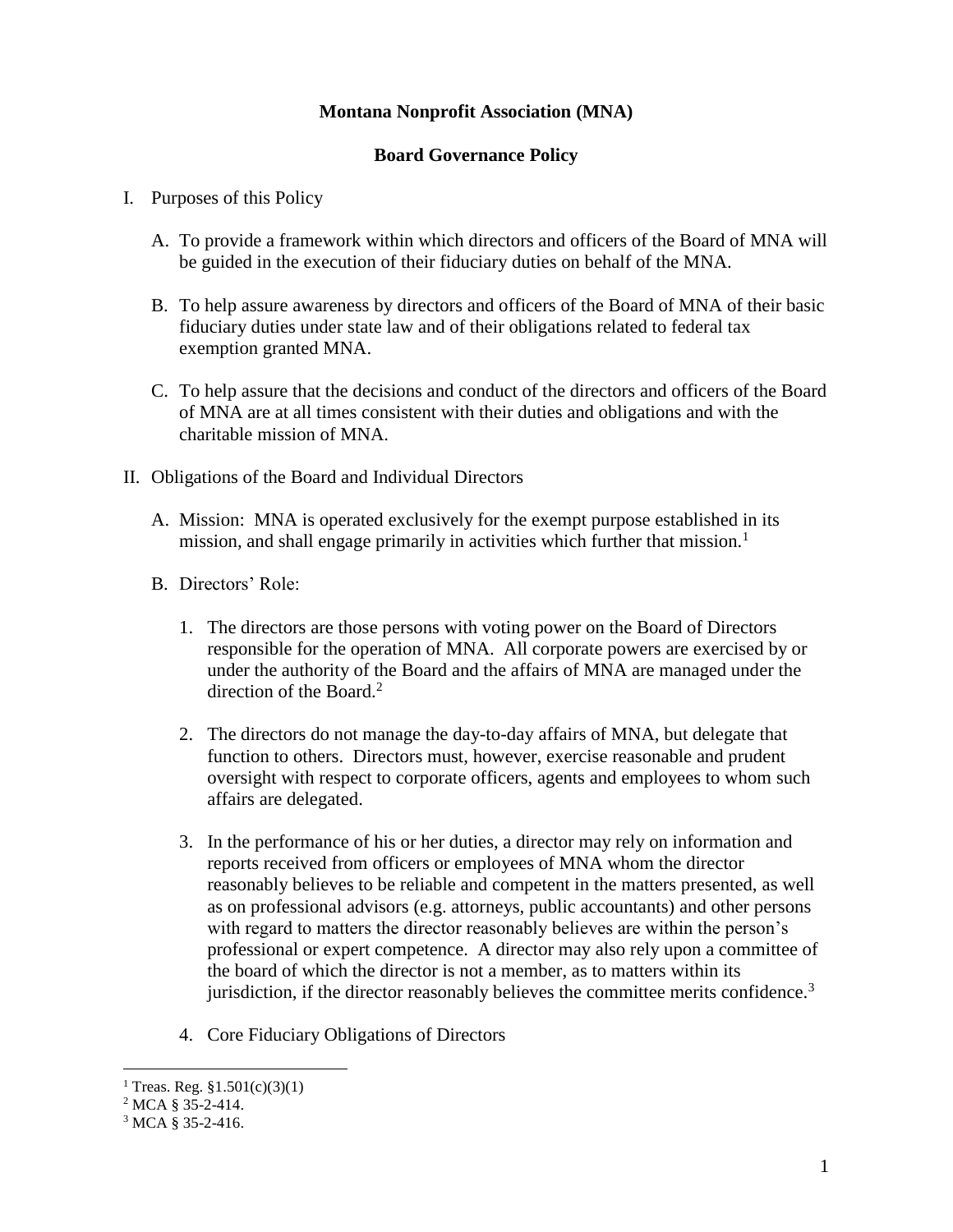- a. Duty of Care
	- (i) A director shall discharge his or duties as a director, including duties as a member of a committee:
		- (a) In good faith;
		- (b) With the care of an ordinarily prudent person in a similar position would exercise under similar circumstances; and
		- (c) In a manner the director reasonably believes to be in the best interests of  $MNA<sup>4</sup>$
	- (ii) The duty of care implies a duty of reasonable inquiry. Each director is obligated to ask questions and demand information to allow that director to have sufficient information and understanding to make decisions he or she reasonably believes are in MNA's best interests.
	- (iii)A director is not acting in good faith if the director has knowledge concerning the matter in question that makes reliance on advice from employees, officers, advisors and consultants, or other directors or board committees unwarranted.<sup>5</sup>
- b. Duty of Loyalty
	- (i) Each director is obligated to exercise an undivided and unselfish loyalty to MNA. Each director must exercise his or her obligations and powers in the best interests of MNA and its charitable mission, not in his or her own interests or in the interests of another person or entity (even if charitable in nature).
	- (ii) Each director must serve the best interests of MNA and may not narrow his or her board role to serving the interests of a particular member, non-voting affiliate, or narrow segment or constituency within the community of nonprofit organizations served by MNA.
	- (iii)Each director shall fully comply with MNA's conflict of interest policy and code of ethics.
	- (iv)Each director must refrain from taking corporate opportunities that rightfully belong to MNA. A corporate opportunity is a business or personal opportunity that is known to the director because of his or her position as a director. A director may not personally benefit from an opportunity that rightfully belongs to MNA. Each director is obligated to affirmatively protect the interest of MNA and to refrain from doing anything that would deprive MNA of profit or advantage which the director's skill or ability might bring to it.

 $\overline{a}$ 

 $4 MCA \& 35-2-416(1)$ 

 $5 \text{ MCA } 8 \text{ 35-2-416 (3)}$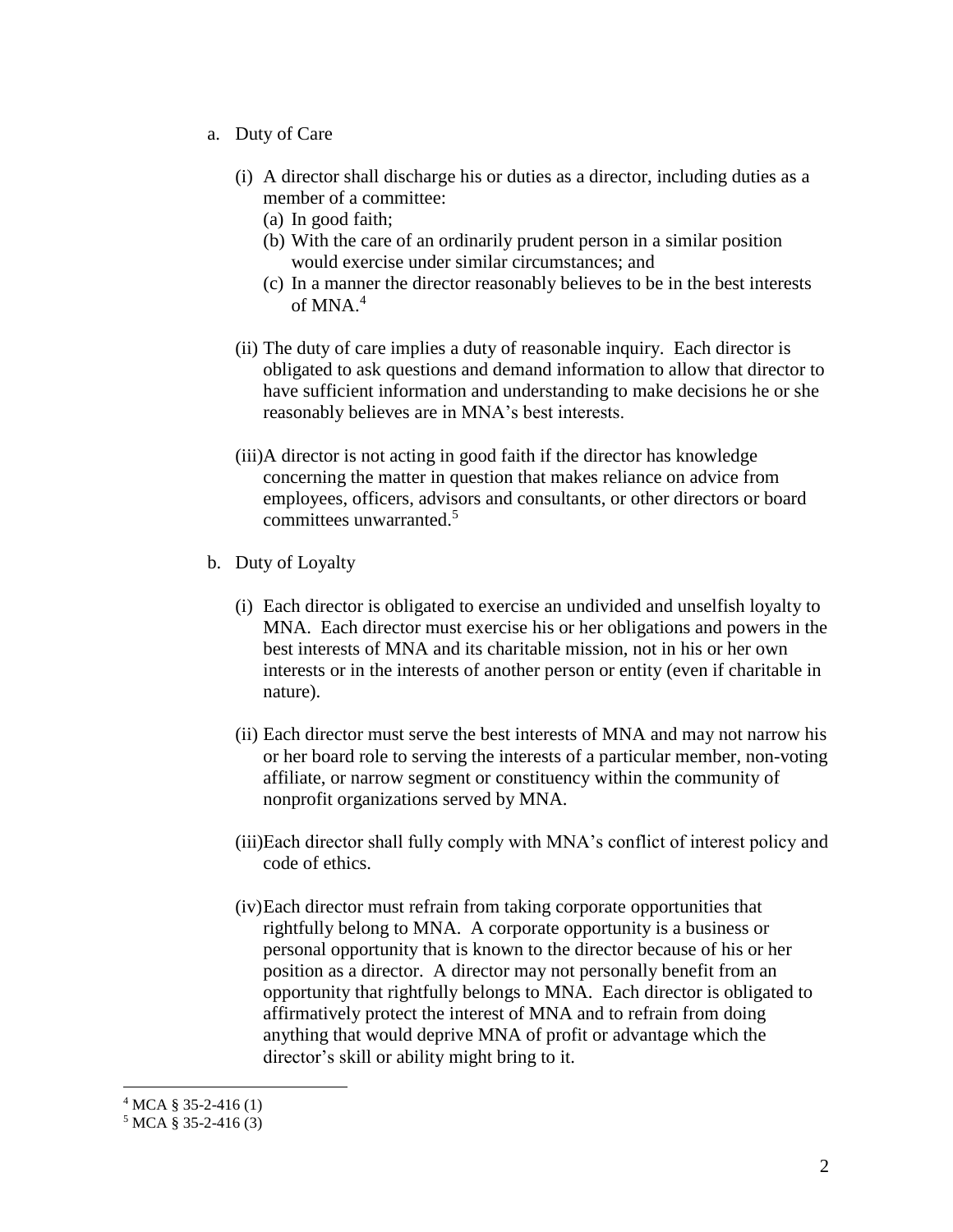- c. Obedience to Purpose
	- (i) Each director is obligated to further the mission of MNA, to be faithful to its purposes and goals, and to act in conformity with all laws affecting MNA.
- III. Manner of Governing
	- A. The Board shall enforce upon itself whatever discipline is needed to govern with excellence.
	- B. The Board shall cultivate a sense of group responsibility. The Board, not the staff, is responsible for governing with excellence. The Board will use the expertise of individual members to enhance the ability of the Board as a body, rather than allowing individual expertise of directors to substitute for judgments that should be made by the Board as a body.
	- C. The Board shall follow the Bylaws in implementing a governance structure and operations that are accountable to MNA's members and its mission. In particular, it shall do the following:
		- 1. Establish standing committees with charters and require that directors actively participate in such committees in accordance with the committee charters.
		- 2. Conduct regularly scheduled board meetings and expect that directors will attend (unless they have an excused absence) and actively participate.
		- 3. Adopt and monitor policies that assure adequate oversight of the affairs of MNA, including of its officers and employees, adequate implementation of its programs, and compliance with the law.
	- D. The Board shall assess its performance and the performance of individual directors at least annually. This self-assessment shall include monitoring of Board and director performance against policies related to governance and to relationships to the Executive Director and staff. This assessment may be conducted by a committee of the Board initially, especially with regard to the performance of individual directors, but the Board shall engage in a discussion and self-assessment of its performance at least annually.
	- E. The Board shall engage in periodic evaluation of whether it is fulfilling its obligations by asking for member input or by conducting a survey of the nonprofit community in Montana and of parties interested in the nonprofit community in Montana.
	- F. The Board shall direct, control and inspire MNA through careful organizational planning to assure that MNA is effectively pursuing its mission. The Board shall review its organizational plan at least annually and shall update it as needed to effectively pursue MNA's charitable mission.